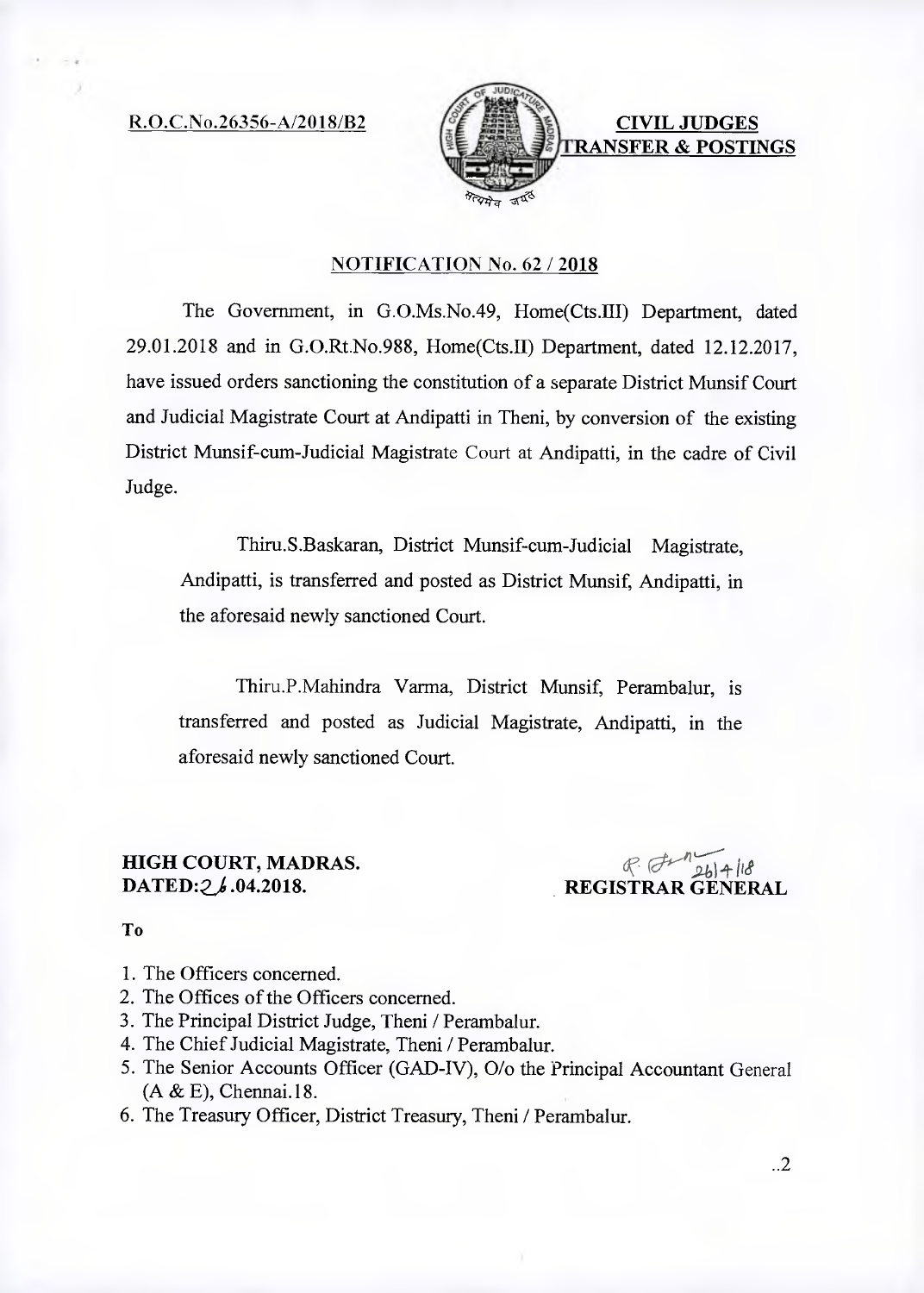### Copy to:

- 1. The Chief Secretary to Government, Secretariat, Chennai-9.
- 2. The Secretary to Government, Home / Public / Labour and Employment / Revenue / Law/ Commercial Taxes Department, Secretariat,Chennai-9.
- 3. The Secretary to His Excellency The Governor, Raj Bhavan, Chennai-22.
- 4. The Secretary to the Hon'ble Chief Minister, Secretariat, Chennai-9.
- 5. The Registrar (IT-cum-Statistics), High Court, Madras.
- 6. The Registrar (Judicial), High Court, Madras.
- 7. The Director, Tamil Nadu Mediation and Conciliation Centre, High Court, Madras.
- 8. The Registrar (Vigilance), High Court, Madras. (12 copies)
- 9. The Registrar (Management), High Court, Madras.
- 10.The Registrar (Special Cell), High Court, Madras.
- 11.The Registrar-cum-Private Secretary to the Hon'ble The Chief Justice, High Court, Madras.
- 12.The Registrar (District Judiciary), High Court, Madras.
- 13.The Additional Registrar-I (Vigilance), High Court, Madras.
- 14.The Registrar (Administration), High Court, Madras.
- 15.The Registrar -cum-Special Officer (Liaisoning), High Court, Madras.
- 16.The Registrar (Recruitment), High Court, Madras.
- 17.The Official Assignee, High Court, Madras.
- 18.The Additional Registrar General, Madurai Bench of Madras High Court, Madurai.
- 19.The Additional Registrar -II (Vigilance), Madurai Bench of Madras High Court, Madurai.
- 20.The Registrar (Judicial), Madurai Bench of Madras High Court, Madurai.
- 21.The Registrar (Administration), Madurai Bench of Madras High Court, Madurai.
- 22.The Additional Registrar (IT & Statistics), Madurai Bench of Madras High Court, Madurai.
- 23.The Director, Tamil Nadu State Judicial Academy, No.30 (95), P.S.K.R.Salai (Greenways Road), R.A.Puram, Chennai-28.
- 24.The Deputy Director, Tamil Nadu State Judicial Academy, Regional Centres, Coimbatore.
- 25.The Deputy Director, Tamil Nadu State Judicial Academy, Regional Centres, Madurai.
- 26.The Member Secretary, Tamil Nadu State Legal Services Authority, Chennai.
- 27.The Secretary, High Court Legal Services Committee, Chennai.
- 28.The Secretary, Tamil Nadu Judicial Officers Association, Chennai.
- 29.The Chief Accounts Officer, High Court, Madras.
- 30. The Assistant Registrar, Admn.I / Admn.II / Admn.IV / Per.Admn. / A.S. / Rules / Computer / Pondicherry, High Court, Madras.
- 31.The Court Managers I / II, High Court, Madras.
- 32. The Section Officer, 'C' / Computer / 'C1' / 'D' / 'F' / 'G' / Budget / 'B5' / Library / Stationery / Legal Cell / Computer (Server Room), High Court, Madras.
- 33.The Section Officer, "B" Section, Madurai Bench of Madras High Court, Madurai.
- 34.The Technical Director, NIC, High Court, Madras.
- 35.The Record Keeper, A.D. Records, High Court, Madras.

+ Spare 5.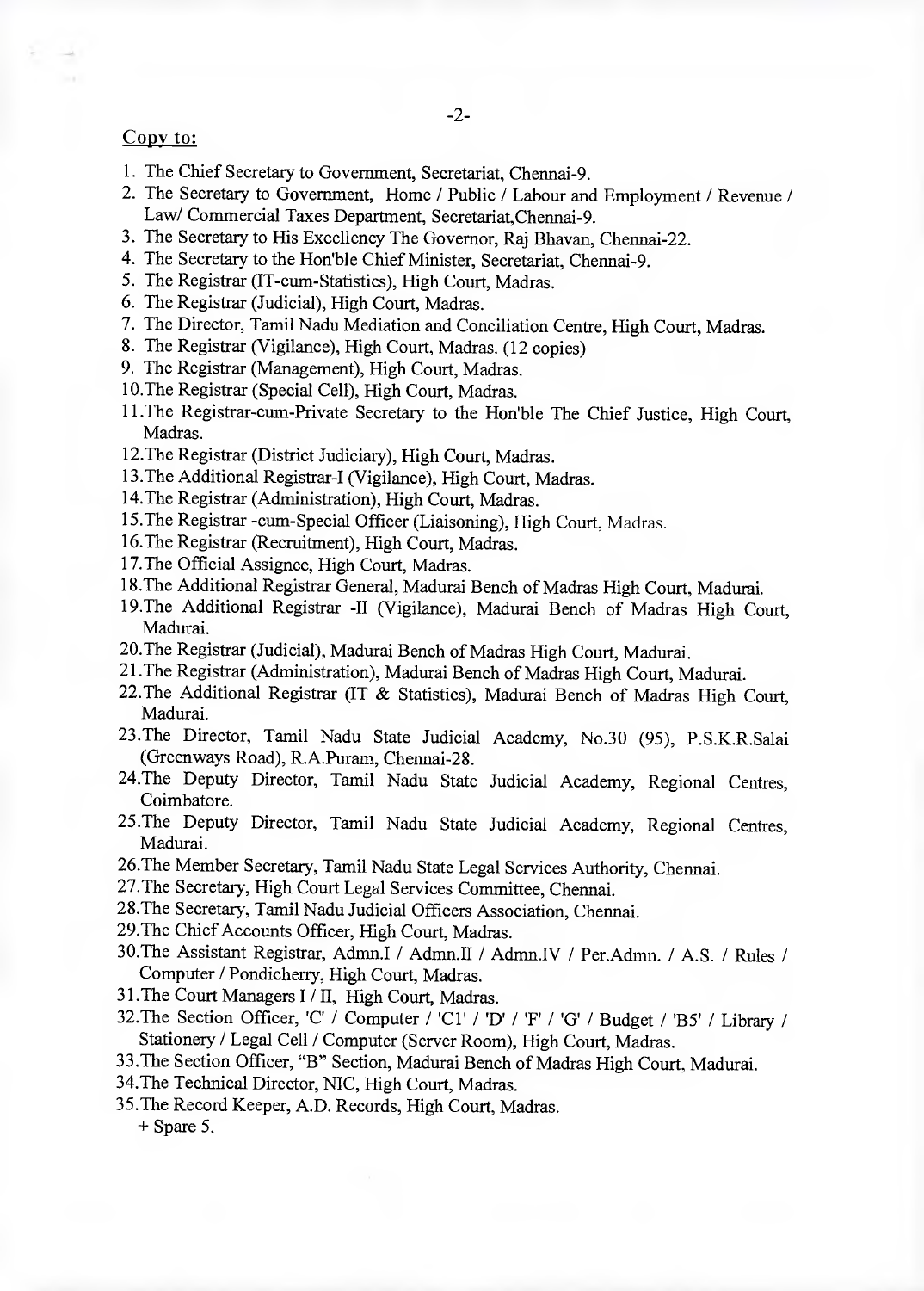#### R.O.C.No.26356-A/2018/B2



# OFFICIAL MEMORANDUM

Sub: Courts and Judges — Civil Judges — Transfer and postings - Notification issued - Joining instructions — Issued.

Ref: High Court's Notification No.  $62/2018$ , dated:  $\lambda$  6.04.2018.

Thiru.S.Baskaran, District Munsif-cum-Judicial Magistrate, Andipatti, who has been transferred and posted as District Munsif, Andipatti, in the newly sanctioned (converted) court vide High Court's Notification cited above, is required to assume charge of the new post of District Munsif, Andipatti, on 27.04.2018 A.N.

Thiru.P.Mahindra Varma, District Munsif, Perambalur, who has been transferred and posted as Judicial Magistrate, Andipatti, in the newly sanctioned (converted) court vide High Court's Notification cited above, is required to hand over charge of his present post to the Judicial Magistrate (Juvenile Justice Board), Perambalur, on 26.04.2018 A.N., and assume charge of the new post of Judicial Magistrate, Andipatti, on 27.04.2018 A.N.

The Judicial Magistrate (Juvenile Justice Board), Perambalur, is required to hold full additional charge of the post of District Munsif, Perambalur, until further orders.

As the inauguration of the District Munsif Court and Judicial Magistrate Court, Andipatti, are to be held on 27.04.2018 A.N., Thiru.S.Baskaran and Thiru.P.Mahindra Varma, are required to report to the Principal District Judge, Theni, on 26.04.2018 A.N., and 27.04.2018 F.N., respectively, without fail, in connection with inauguration of the said newly sanctioned Courts.

HIGH COURT, MADRAS. DATED : 26.04.2018

*dc..0'4`4 4/<sup>1</sup>* REGISTRAR GENERAL ...2